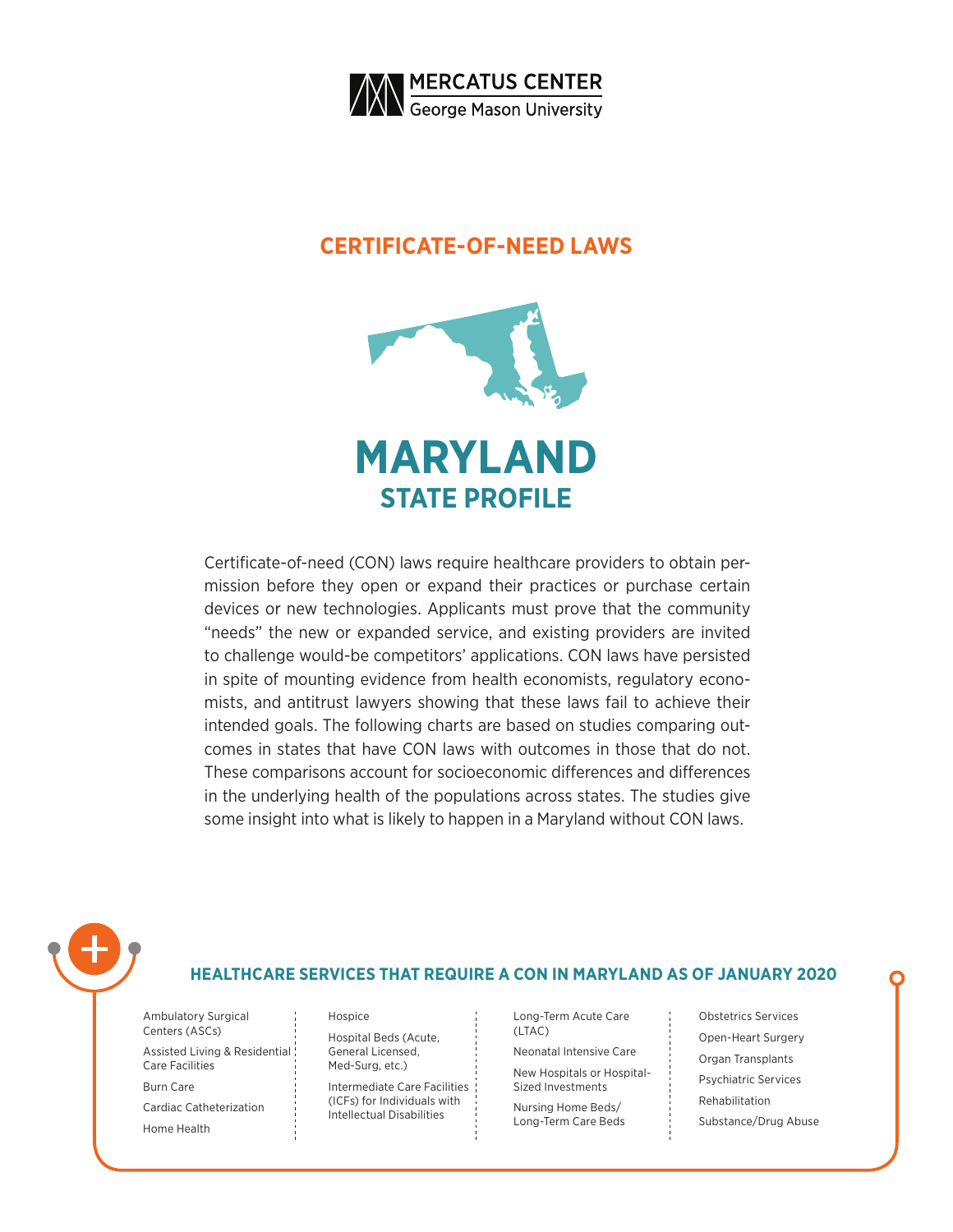# **SPENDING**

Research finds that CON laws are associated with higher healthcare spending per capita and higher physician spending per capita.

### Estimated changes in annual per capita healthcare spending patterns in Maryland without CON



# **ACCESS**

Comparing rural areas in CON states with rural areas in non-CON states, research finds that the presence of a CON program is associated with fewer rural hospitals. A subset of CON states specifically regulate the entry of ambulatory surgical centers (ASCs), which provide healthcare services and compete with traditional hospitals. These states have fewer rural ASCs.

Research also finds that states with CON programs have fewer hospitals in general (in rural and nonrural areas alike), and states with ASC-specific CON regulations have fewer ASCs in general.

#### Estimated changes in access to healthcare facilities in Maryland without CON



Sources: James Bailey, "Can Health Spending Be Reined In through Supply Constraints? An Evaluation of Certificate-of-Need Laws" (Mercatus Working Paper, Mercatus Center at George Mason University, Arlington, VA, 2016); Thomas Stratmann and Christopher Koopman, "Entry Regulation and Rural Health Care: Certificate-of-Need Laws, Ambulatory Surgical Centers, and Community Hospitals" (Mercatus Working Paper, Mercatus Center at George Mason University, Arlington, VA, 2016).